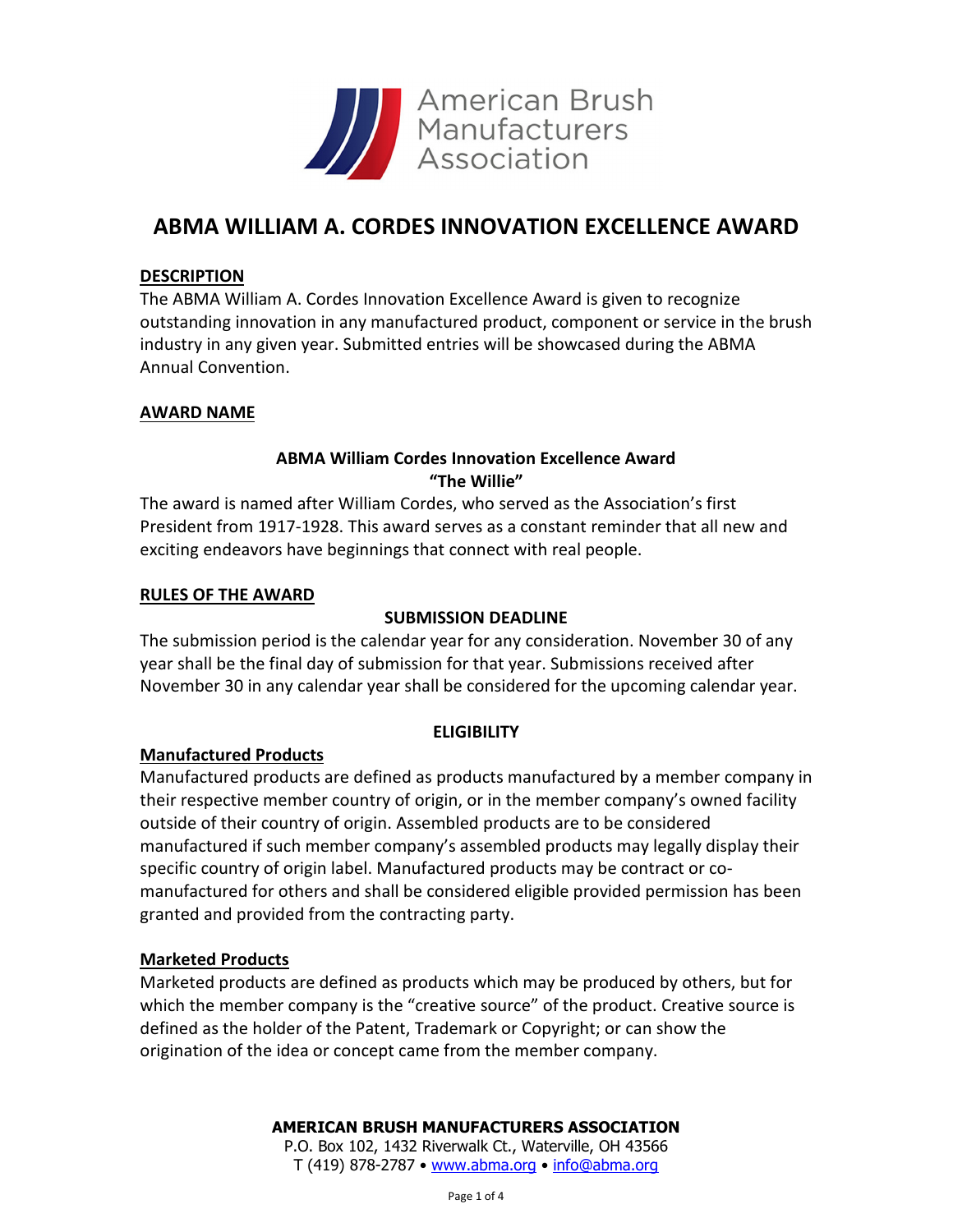#### **Components and Services**

Components and Services may be nominated provided they can be shown to fulfill the intent of any of the eligibility requirements above.

#### **General Eligibility**

Manufactured products, Marketed Products, Components and Services must be readily available in the year for which they are being submitted for consideration. To be eligible, any nominated product, component or service must have been introduced into the marketplace up to 18 months prior to the convention in which it will be voted on. Any and all manufactured and marketed products, components and services that pertain to the Broom, Brush, Mop and Roller Industry are eligible for consideration.

#### **WHAT TO SUBMIT**

Submissions must include signed nomination form, actual production pieces, copies of patents or patent applications, copyrights, trademarks, permissions, design drawings, description of service, where applicable, along with proof service is actually in use in the industry, such as certification letters or warranties. Proof of introduction into marketplace within the appropriate 18 calendar months is also required. A one page description summary may also be included. Nomination forms may be found at: [www.abma.org.](http://www.abma.org/)

#### **ORIGINALITY**

Only original submissions will be considered.

#### **SELECTION COMMITTEE**

The Selection Committee consists of the standing Public Relations Committee of the ABMA and may include any such additional members the committee shall deem appropriate.

#### **AND THE WINNER IS…**

All approved nominations will be displayed during the ABMA Annual Convention in the year following the submission year. Any attendee shall be entitled to one vote for the nomination of their choice; such voting taking place at and during the Annual Convention as provided. The voting shall be used to assist the Selection Committee in their final determination of the overall winner, such winner being announced at the Closing Business Session on the final morning of the convention.

#### **GENERAL CONDITIONS**

The selection committee shall consider all nominations properly made and material submitted with or in support thereof.

Material received with or in support of any nomination shall be received on the condition that:

• Any item may be nominated only one time.

#### **AMERICAN BRUSH MANUFACTURERS ASSOCIATION** P.O. Box 102, 1432 Riverwalk Ct., Waterville, OH 43566 T (419) 878-2787 • [www.abma.org](http://www.abma.org/) • [info@abma.org](mailto:info@abma.org)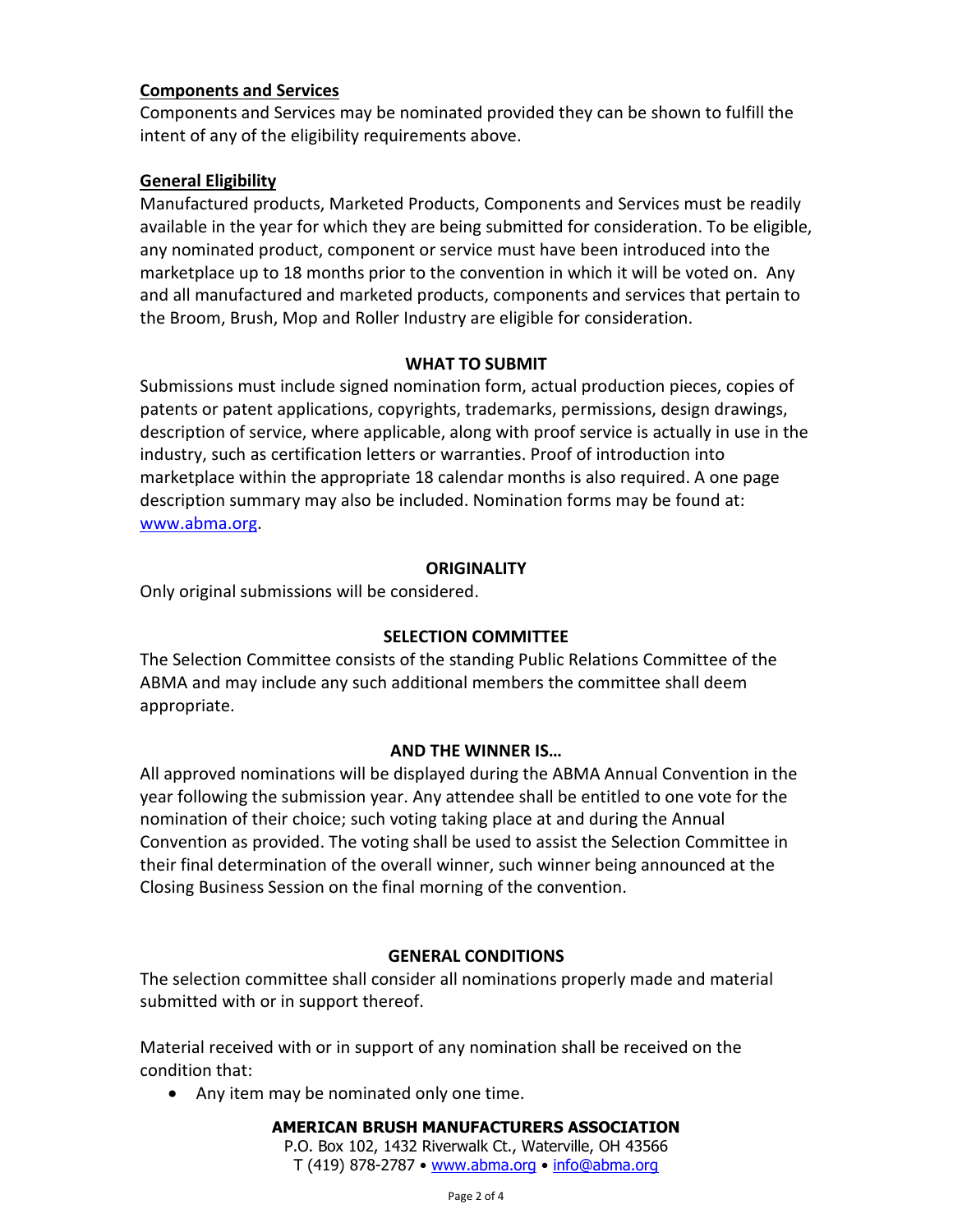- Submission samples and descriptive material shall not be returned, and may be displayed at the ABMA Annual Convention.
- Supporting material used to certify a nomination may be confidential and shall be treated as such by ABMA; and shall be returned if requested at the time of submission and clearly marked as such. Supporting materials shall not be displayed at any time during the ABMA Annual Convention.
- The ABMA may make such disclosure of nominees, names and innovations as it deems appropriate.
- No claims shall be made, or actions taken against ABMA, its committees, Directors or members arising out of the use made of such material or of any such disclosure.

The nominee warrants that disclosure of material submitted with or in support of any nomination does not breach the terms of any contract and that the nominee is entitled to make use of the material.

The decision of the selection committee is final, and no award shall be given in a year the committee deems that no nominees are deemed suitable.

A signed nomination form must accompany each nomination; such signature constitutes agreement to the rules of the award.